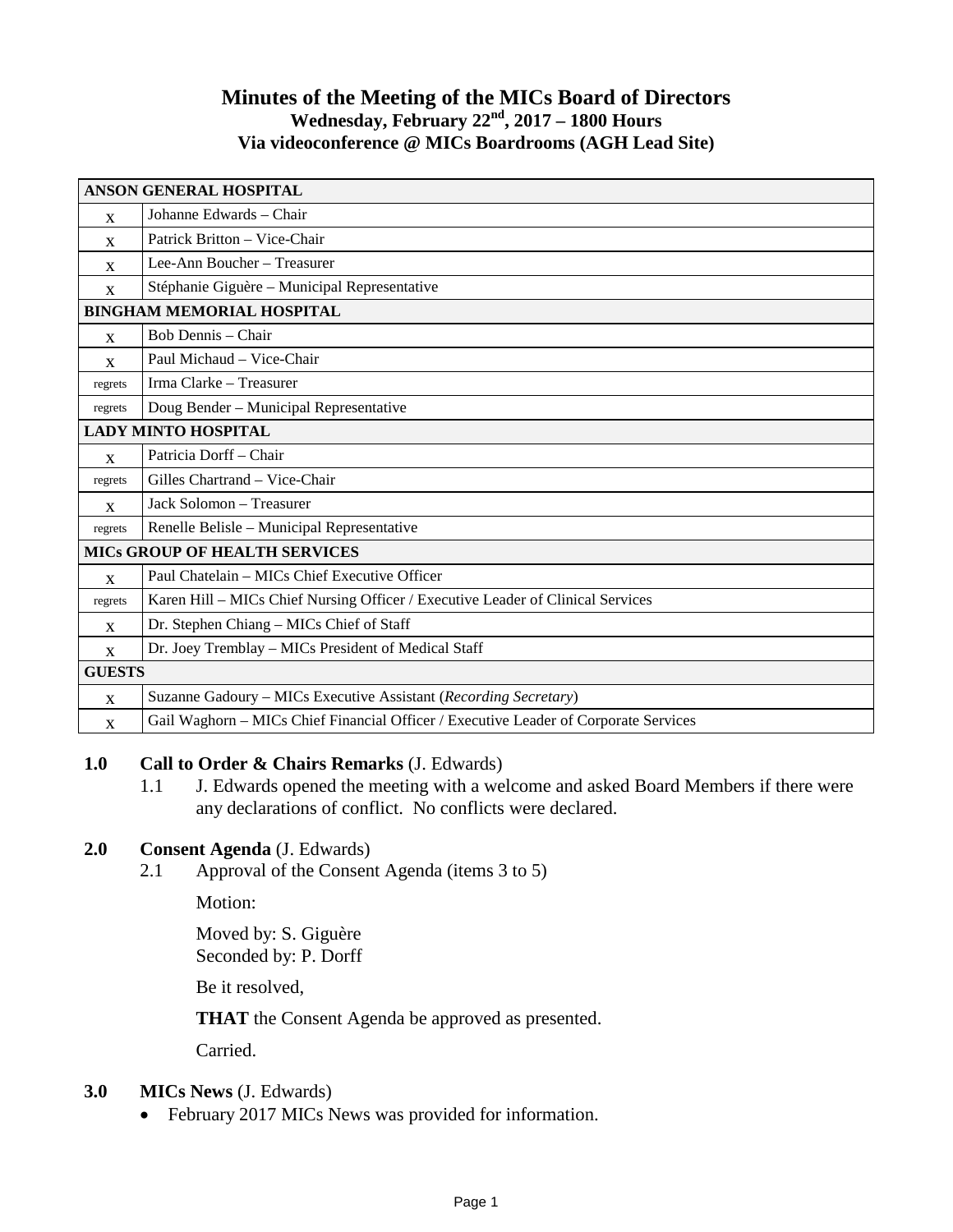## **4.0 MICs Medical Staff** (J. Edwards)

• Minutes of the MICs MAC meeting held November  $16<sup>th</sup>$ , 2016 were provided for information.

#### **5.0 Next Meeting Dates**

• As per agenda.

#### **6.0 Approval of the Regular Board Meeting Agenda** (J. Edwards)

The agenda was reviewed.

Add: 14.11 Capital item "Medical Gas System Overhaul Estimate"

Add: 14.12 "Open new bank account for SCM fundraising"

Add: 14.21 "Motion to close a dormant bank account"

Motion:

Moved by: B. Dennis Seconded by: P. Michaud

Be it resolved,

**THAT** the MICs Board of Directors approve the board agenda for the regular board meeting as amended.

Carried.

#### **7.0 Approval of Minutes** (J. Edwards)

7.1 Minutes of the MICs Board of Directors meeting held January  $25<sup>th</sup>$ , 2017 were provided for information. Add on page 16: "for SCM" in CEO report" and page 18, 15.5 add "and process after medical policy"

Motion:

Moved by: L. Boucher Seconded by: J. Solomon

Be it resolved,

**THAT** the MICs Board of Directors approve the minutes of the meeting held January  $25<sup>th</sup>$ , 2017 as amended.

Carried.

#### **8.0 Follow-Up Items**

- 8.1 Minutes of the MICs Strategic Planning Committee
	- Minutes of the meeting held January  $18<sup>th</sup>$ , 2017 were provided for information
- 8.2 Minutes of the MICs Board Governance Committee Minutes of the meeting held January  $31<sup>st</sup>$ , 2017 were provided for information
- 8.3 Minutes of the Nominating & By-Law Committee meeting Minutes of the meeting held February 8th, 2017 were provided for information
- 8.4 Review of 2016-2017 Board Work Plan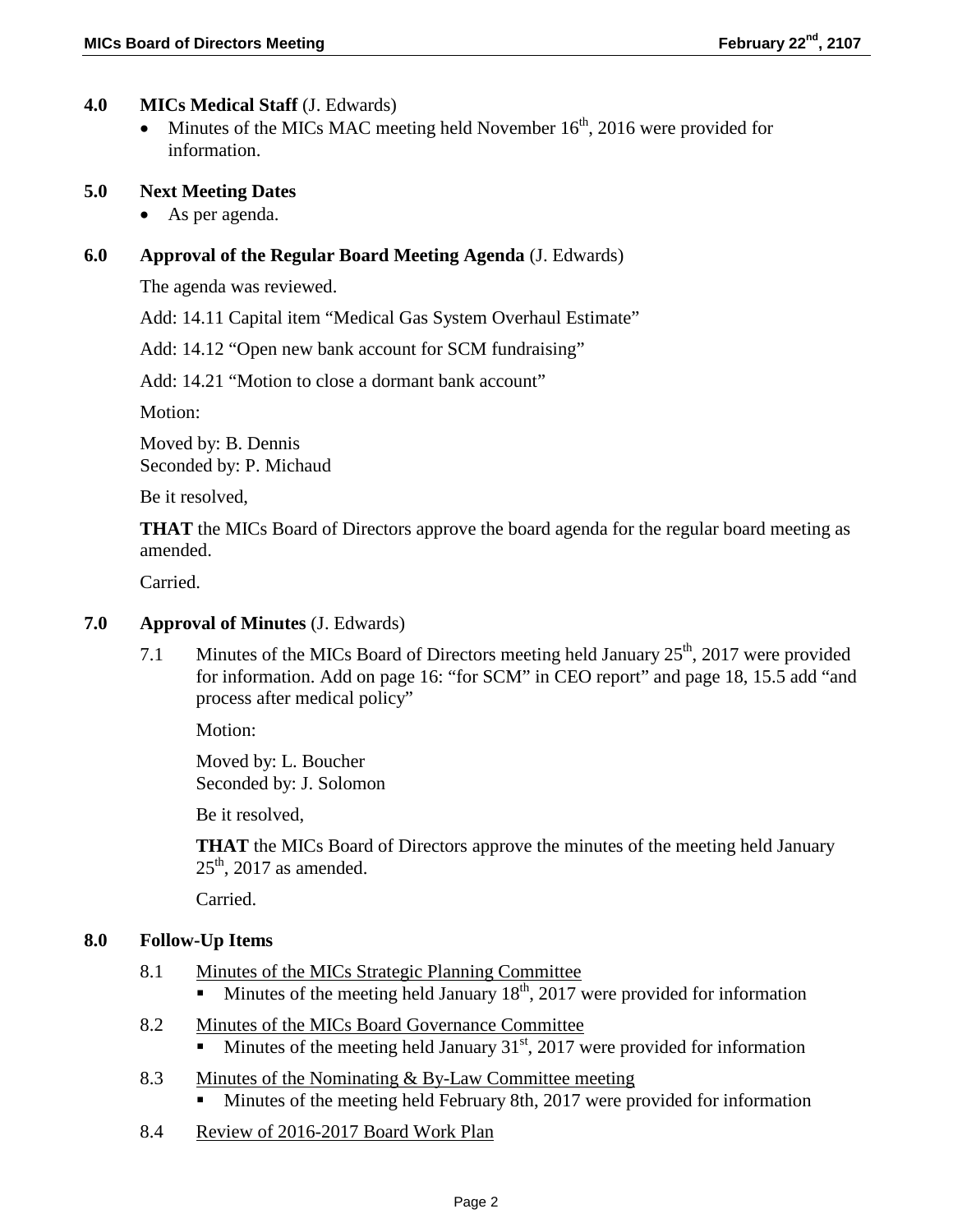- The Board Work Plan was reviewed.
- Will need to add "Review of RFP for investments" in April; has to be externally reviewed before going out

### **9.0 MICs Finance**

- 9.1 December 2016 Financial Statements G. Waghorn
	- Chief Financial Officer gave a detailed overview of the financial statements for the three hospitals since the MICs Audit & Finance Committee meeting was cancelled
	- **BMH:** operating at a surplus of \$165,340 at the end of December 2016; total margin of revenue was 3.05%; operating revenue was \$235,640 under budget; operating expenses were \$122,404 under budget; budgeted expenditures were \$5,50 million; salaries were \$128,738 under budget; overtime costs were \$68,713; total sick time costs were \$73,882; benefit costs running at 28% of salaries; all departments are essentially operating close to budget; balance sheet showing a current ratio of 17.79
	- Investments: snapshot of investment types from Hollis Wealth; they provide us with statements that show our rate of return
	- Capital Budget Update: total budgeted items for 2016-2017 to Dec. 31, 2016 is \$572,387.34; 65% of approved items were purchased from the total budgeted dollars
	- **AGH:** reported a 3rd quarter deficit of \$90,725; operating revenues were \$137,062 under budget; operating expenses were \$12,200 under budget; budgeted expenditures were \$6.8 million; salaries were \$17,161 over budget; overtime costs were \$138,662; total sick time costs were \$81,016; benefit costs were running at 29% of salaries; other supplies and expenses were over budget by \$70,425; large maintenance costs this past year – over budget by \$75,000; balance sheet showing a negative – this is money owing to the partnership; current ratio is 0.75
	- Investments: RBC Wealth Management statement provided
	- Capital Budget Update: total budgeted items for 2016-2017 to Dec. 31, 2016 are \$1,630,606.61 of which \$1,501,390.60 were purchased; some items were put aside in order to purchase more urgent items although the approved budget was adhered to
	- **SCM:** operating at a deficit of \$62,035; sick and overtime costs were depicted on a graph; RN salaries are on target; slightly over budget by \$18,000 for RPN salaries
	- **LMH:** operating at a surplus of \$122,913; total margin as a percentage of revenue was 1.24%; operating revenue was under budget by \$254,539; operating expenses were \$364,178 under budget; budgeted expenditures were \$10.15 million; salaries were under budget by \$94,081; overtime costs were \$313,542; total sick costs were \$157,672; benefit costs were running at 31% of salaries; other supplies and expenses were \$62,624 under budget; balance sheet showing a current ratio of 1.67; LMH is also getting into a deficit position with the partnership; hospital can easily bring this liability down
	- Investments: snapshot from portfolio showing split between equities, fixed income, mutual funds and cash
	- Capital Budget Update: total budgeted items for 2016-2017 to Dec. 31, 2016 are \$1,056,734.00 of which \$1,146,973.48 were purchased
	- **VM:** operating at a deficit of \$42,153; transition to 4 extra beds caused change in staffing patterns; will continue to monitor; budget for extra beds is balanced

Motion: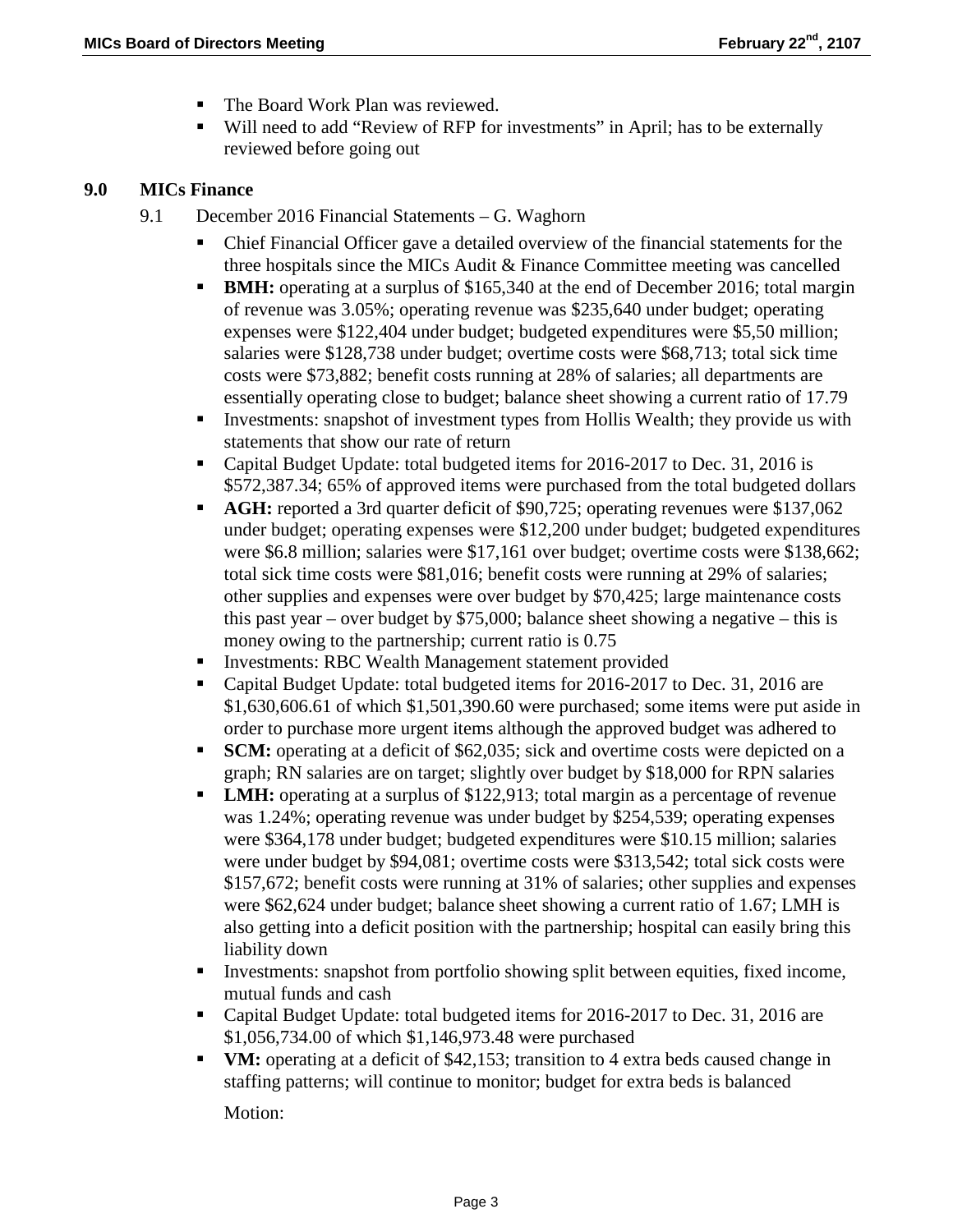Moved by: B. Dennis Seconded by: P. Dorff

Be it resolved,

**THAT** the MICs Board of Directors approve the Q3 statements for Bingham Memorial Hospital, Anson general Hospital, South Centennial Manor, Lady Minto Hospital and Villa Minto as presented.

Carried.

# **10.0 Trustee Education/Presentations**

10.1 N/A

## **11.0 Presentations/Reports** (J. Edwards)

- 11.1 Chief Executive Officer Report: (P. Chatelain)
	- The report was provided for information. CEO provided the following overview:
	- Architects 49 are on site at SCM; will be meeting with staff tomorrow, Redevelopment Committee, Fundraising Committee and members of the community
	- Roof is slated to be completed by May 2017
	- Hospice bed is complete at AGH; slight delay at BMH but should be complete by next week; LMH should be complete by mid-March
	- Planning grand opening for all three hospice rooms: week of March  $13<sup>th</sup>$
	- Open forum in Matheson on March  $1<sup>st</sup>$ ; April  $5<sup>th</sup>$  in Cochrane
	- Board Members were invited to ask questions.
- 11.2 Chief Nursing Officer Report: (P. Chatelain)
	- The CEO provided a report and overview of the information submitted
	- No compliance visits since last report
	- Outbreak at SCM has been declared over
	- MICs LTC homes comparison with the LTC provincial averages was provided
	- Stats were provided for medical pharmacies quality assurance audits
	- Karen will provide a follow-up of the provincial numbers & graphs at the next meeting
	- Board Members were invited to ask questions.
- 11.3 Chief of Staff Report: (Dr. Chiang)
	- The Chief of Staff provided a report on the following items:
	- Educational conference: conference held on February  $3<sup>rd</sup>$  was well attended; everyone found it very educational; there will be other conferences of this type in the future
	- Praxbind presentation by Dr. Lieberman: he is the Medical Director of the Timmins Cluster; this is a reversal drug for Pradaxa; it is very costly (\$3,000) per dose; MAC will be developing a protocol; each site will have one dose of Praxbind; once it expires, the drug company will exchange it for a new dose; this drug is rarely used
	- Update on MAID Protocol: MICs physicians will form a committee to develop a MAID protocol; the CEO, CNO and some board members will be asked to join the committee
	- Update on negotiation between OMA and MOHLTC: the ministry of health and the premier have changed their approach; they will sit down with the physicians to negotiate in good faith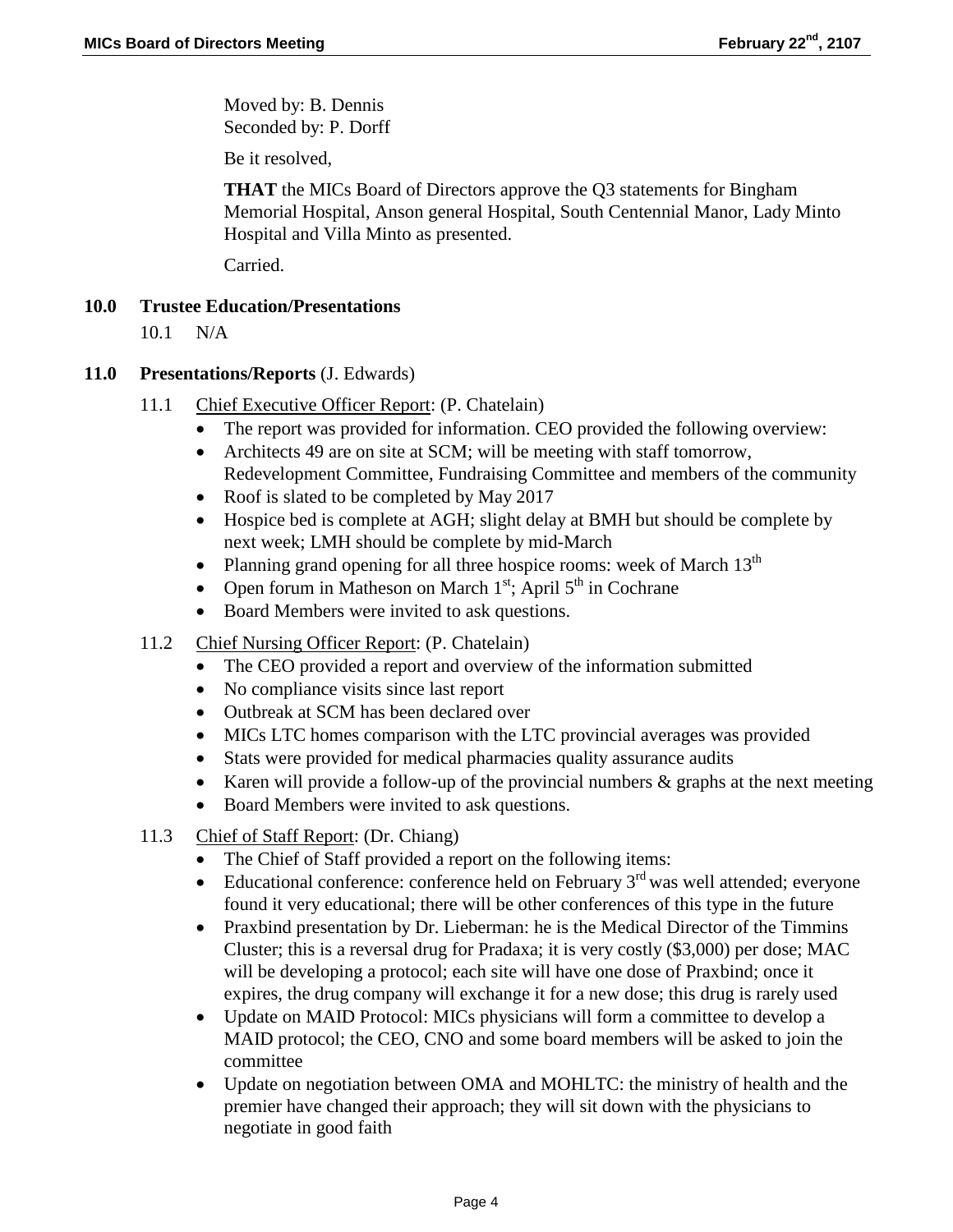- 11.4 BMH Board Chair CAC Report: (B. Dennis)
	- B. Dennis spoke of the highlights of the BMH CAC meeting held on Feb.  $6<sup>th</sup>$ , 2017
	- Hospice opening in March
	- Painting at Rosedale has been done but the shower room has not been completed
	- Jenny Gibson has joined the CAC
	- Randy Cox is the new co-chair; he and Bob will alternate chairing
	- Isabelle spoke about Accreditation
	- Paul gave an update on the SCM redevelopment and the MAID policy

## **12.0 LHIN / MOHLTC Business**

- There was some restructuring at the NE LHIN
- R. Joly, formerly of the NE CCAC, now reports to Louise Paquette

# **13.0 MICs Quality Committee**

- 13.1 QIP Scorecard P. Chatelain
	- The Scorecard was provided for information
	- Paul gave an overview: ALC days are an issue at AGH; everything in green is good news; LTC resident satisfaction is 39% for VM; this is the response rate and not the level of satisfaction; percentages for pressure ulcers and anti-psychotic meds were not available for Q3
	- Isabelle presented this at the Quality meeting last week and will be presenting the Quality Improvement Plan at the March  $22<sup>nd</sup>$  Board of Directors' meeting
	- B. Dennis has requested that "Inappropriate use of anti-psychotics" and "pressure ulcers" be discussed in more detail at the next board meeting.

## **14.0 Site Business** (J. Edwards)

- 14.1 Anson General Hospital:
	- 14.11 Approval of Medical Gas System Overhaul Estimate; this upgrade is necessary to bring the system up to standards as some deficiencies have been identified

Moved by: P. Britton Seconded by: S. Giguère

Be it resolved,

**THAT**, the AGH Board of Directors approve the capital cost of the medical gas system overhaul in the amount of \$26,830.29 as per the estimate

Carried.

14.12 New Bank Account for SCM Redevelopment Fundraising

In order to sell lottery tickets, we need a special bank account.

Moved by: S. Giguère Seconded by: L. Boucher

Be it resolved,

**THAT**, the AGH Board of Directors approve opening a new bank account for the South Centennial Manor for fundraising events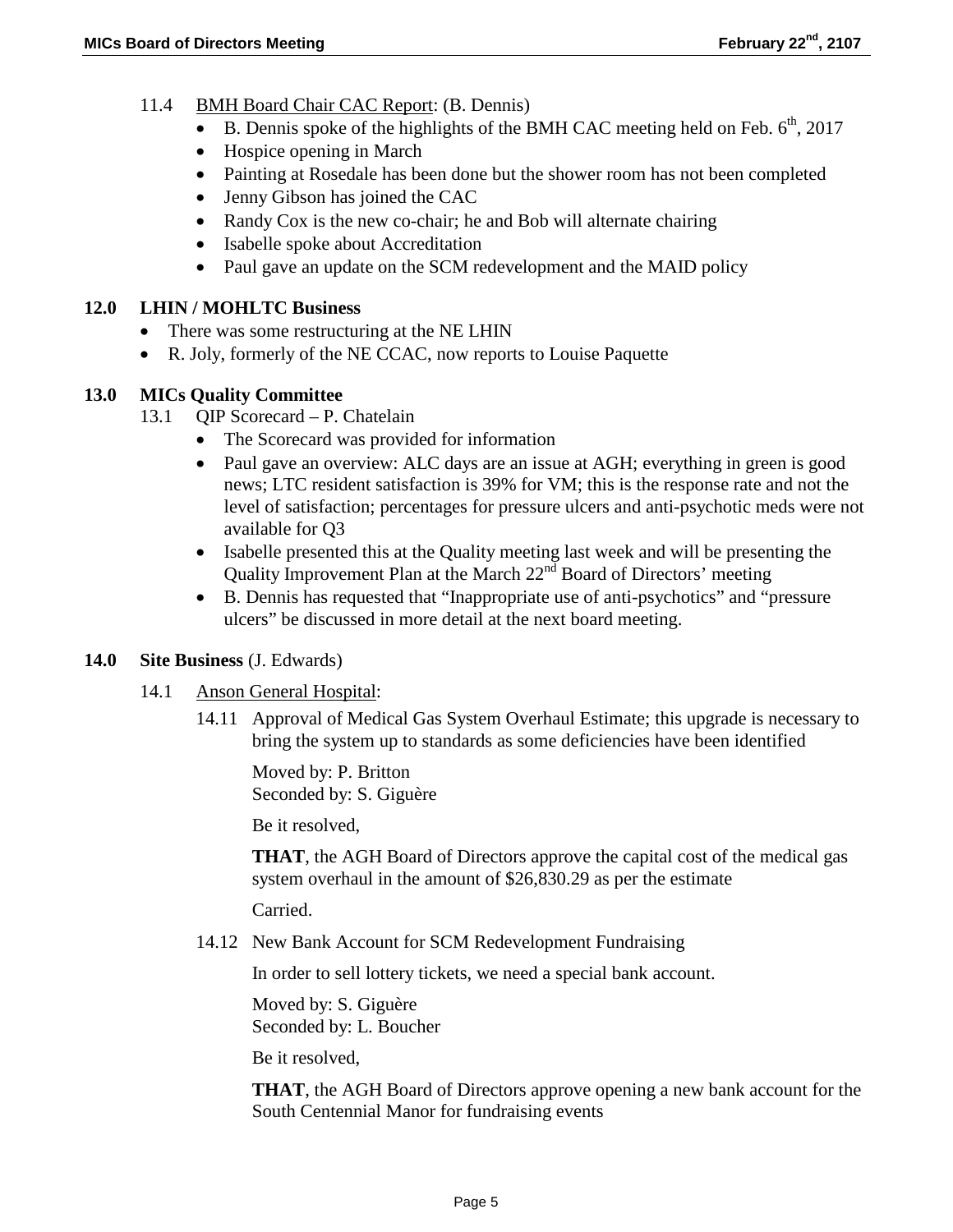Carried.

## 14.2 Bingham Memorial Hospital:

14.21 Motion to close a dormant bank account which contains \$20,885. Gail would like to close that account and transfer the funds to the investment portfolio.

Moved by: B. Dennis Seconded by: P. Michaud

Be it resolved,

**THAT**, the BMH Board of Directors approve closing the dormant bank account containing \$20,885 and transferring these funds to the investment portfolio.

Carried.

14.3 Lady Minto Hospital:

 $\bullet$  N/A

## **15.0 In Camera**

15.1 Motion to go in camera

Moved by: P. Dorff Seconded by: P. Britton

- 15.2 Discussion of physician's hospital privileges
- 15.3 Motion to go out of in camera

Moved by: L. Boucher Seconded by: J. Solomon

### **16.0 Partnership Business** (J. Edwards)

### 16.1 January 2017 Board Effectiveness Survey Results

- 11 out of 15 surveys were submitted.
- Reviewed some of the comments: length of meeting should be able to take a small break when the meeting runs long; agenda is sporting new timelines that need to be followed; aim for a two-hour meeting; changes are implemented based on comments
- 16.2 February Board Effectiveness Survey
	- The survey was emailed via Survey Monkey.
- 16.3 GOV-017.Travel Expense Policy
	- All the per diems can be combined with other meals now totalling \$55.00 per day. Receipts must still be submitted. These amounts are for all regions. Dollar amounts were compared with other hospitals as well as the treasury. The MICs policy is in line with other not-for-profit agencies. The mileage was also revised. Board members should always use the most economical mode of travel.

Motion:

Moved by: B. Dennis Seconded by: J. Solomon

Be it resolved,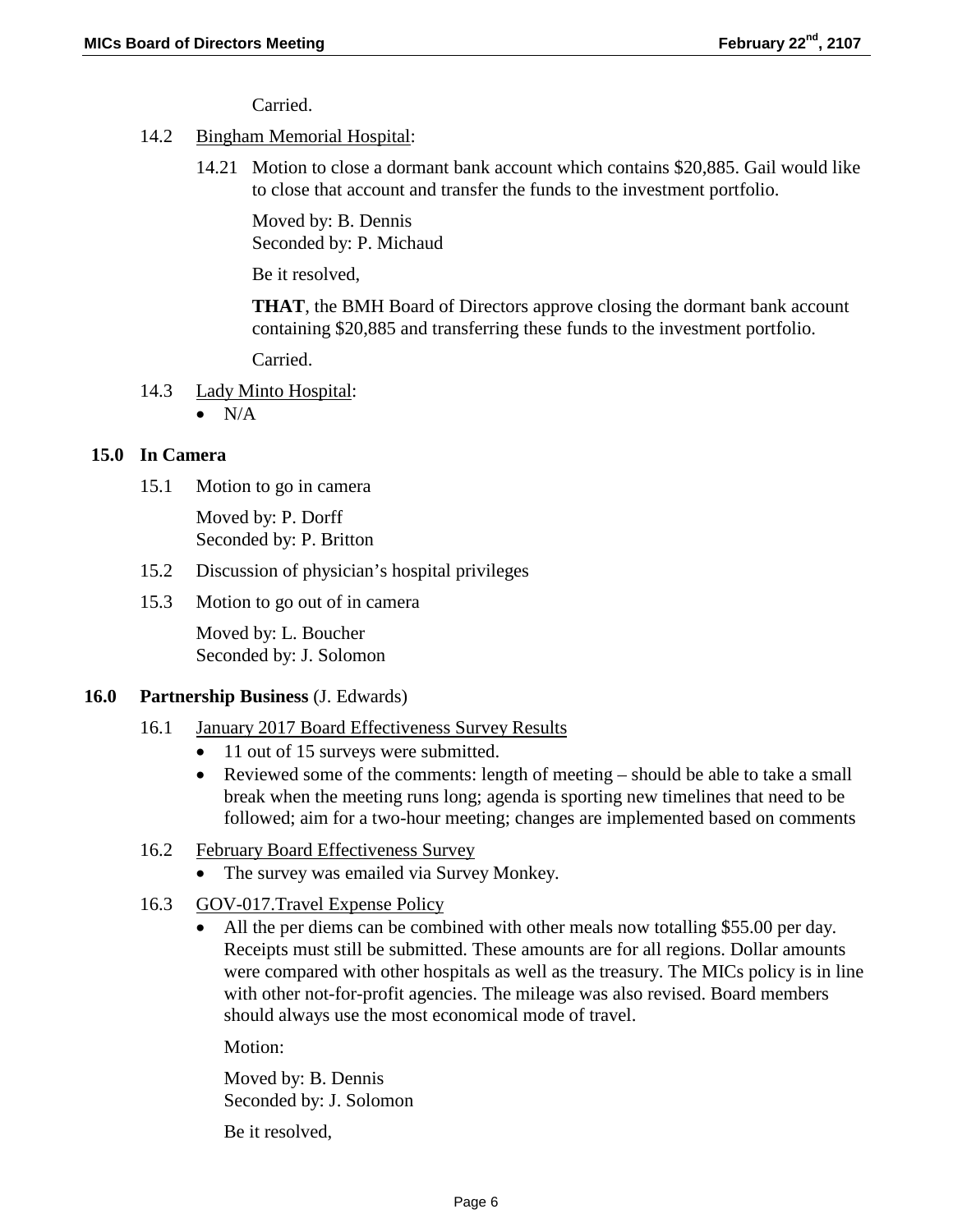**THAT**, the MICs Board of Directors approve the GOV-017 policy as presented.

Carried.

- 16.4 GOV-019.Board Chair's Role and Responsibilities Policy
	- This is a new policy that was developed by the MICs Board Governance Committee

Motion:

Moved by: P. Michaud Seconded by: P. Dorff

Be it resolved,

**THAT**, the MICs Board of Directors approve the GOV-019 policy as presented.

Carried.

- 16.5 GOV-020.Board Director's Role and Responsibilities Policy
	- This is a new policy that was developed by the MICs Board Governance Committee
	- This policy was mostly taken from the OHA site to help guide board members in their board duties.

Motion to approve the policy as presented

Moved by: P. Britton Seconded by: L. Boucher

Be it resolved,

**THAT** the MICs Board of Directors approve the GOV-020 policy as presented.

Carried.

### 16.6 GOV-021.CEO Succession Planning Policy

- This is a new policy that was developed by the MICs Board Governance Committee
- From now on, Paul will advise the board of any lengthy absences.

Motion:

Moved by: S. Giguère Seconded by: P. Michaud

Be it resolved,

**THAT**, the MICs Board of Directors approve the GOV-021 policy as presented.

Carried.

### 16.7 Approval of Dr. Erin McKay's hospital privileges

Motion:

Moved by: B. Dennis Seconded by: P. Dorff

Be it resolved,

**THAT**, the MICs Board of Directors approve Dr. McKay's locum tenens privileges as recommended by the MICs Medical Advisory Committee as presented.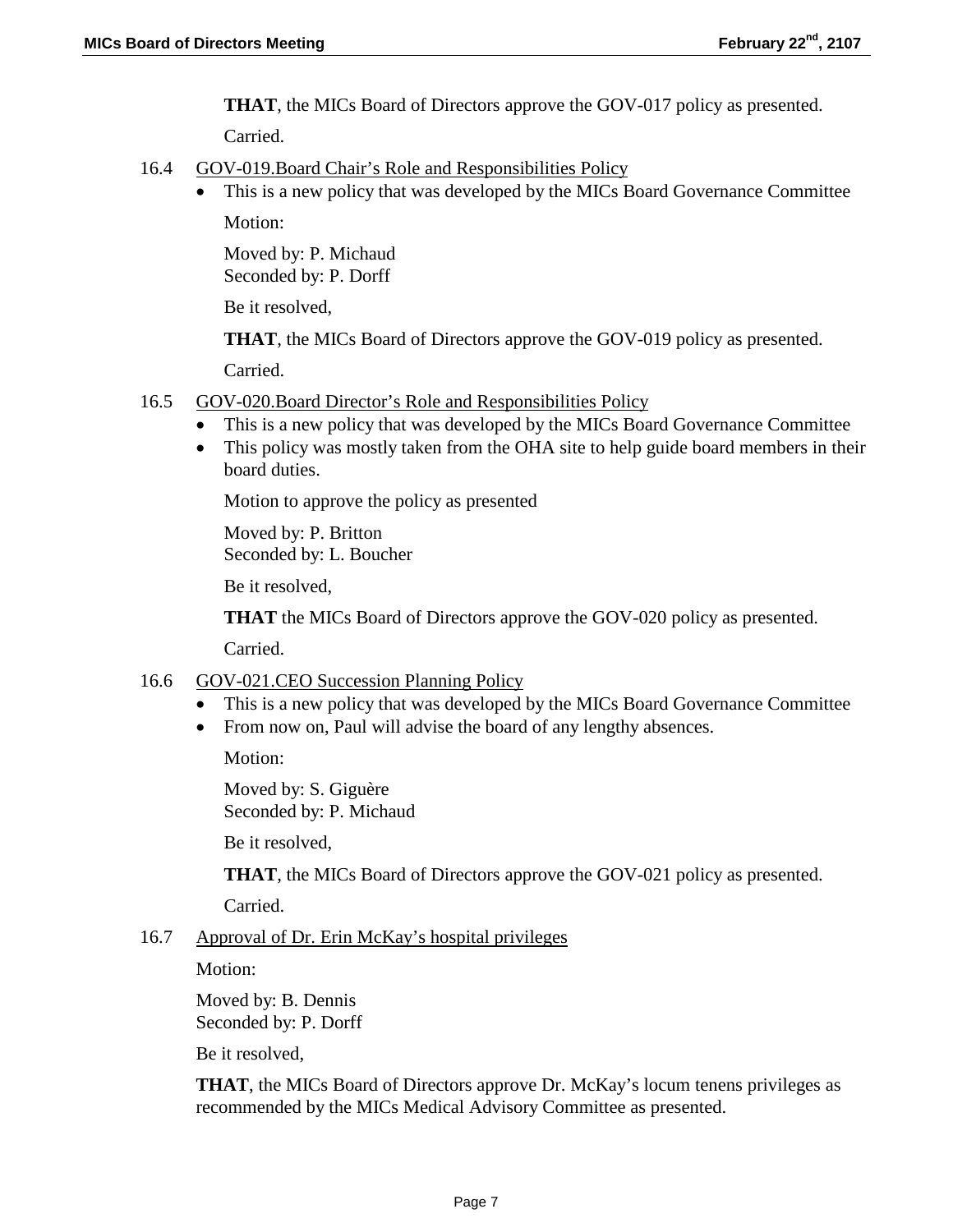Carried.

#### 16.8 Approval of revised Terms of Reference.MICs Board Governance Committee

We polled other hospitals to see what their membership consisted of and most do not have the Chief of Staff as a member

We also changed "annual" board retreat to "regular"

Moved by: B. Dennis Seconded by: L. Boucher

Be it resolved,

**THAT** the MICs Board of Directors approve the revised Terms of Reference as presented.

Carried.

- 16.9 GCE Board Self-Assessment Results
	- Results were provided for information: most results were below provincial average
	- Only 7 out of 15 (58%) directors from all three sites completed the survey
	- These surveys are offered twice a year and we do them in the spring to give new board members time to gain some experience
	- Reviewed the neutral and low scores
	- Performing board roles: we had not done the CEO and CoS performance appraisals at the time the survey was done; this will change now that it is being done; performance measurement system results were mostly neutral; this needs to be discussed; board speaks with one voice: results were either N/A or neutral which is confusing
	- Board Quality: board size was discussed at retreat but no conclusion; low score on board orientation for new members; needs assessment required to see what board members want out of their orientation session
	- Meeting Processes: respondents felt that they couldn't ask questions in the consent agenda; meetings without management; many responded that they didn't know this existed; minutes accurately reflect board discussions – many neutral responses given
	- We will wait until the next survey in April to see how everyone responds before further discussion ensues; this should typically be discussed at the board retreat

### 16.10 Review of GCE Individual Directors' Self-Assessment Results

- Results were provided for information
- Only 8 out of 16 board members submitted the survey
- We need to do something with the results
- Board members who haven't returned their self-assessment will be asked to submit them and results will be recalculated for the next board meeting
- 16.11 Board Retreat Timelines
	- We have board education every second month during the Board of Directors' meetings
	- We will have a finance and auditing educational session in May
- 16.12 Board Orientation Needs Assessment
	- This new form was developed by the MICs Board Governance Committee
	- New members can request a one-on-one finance session with Gail